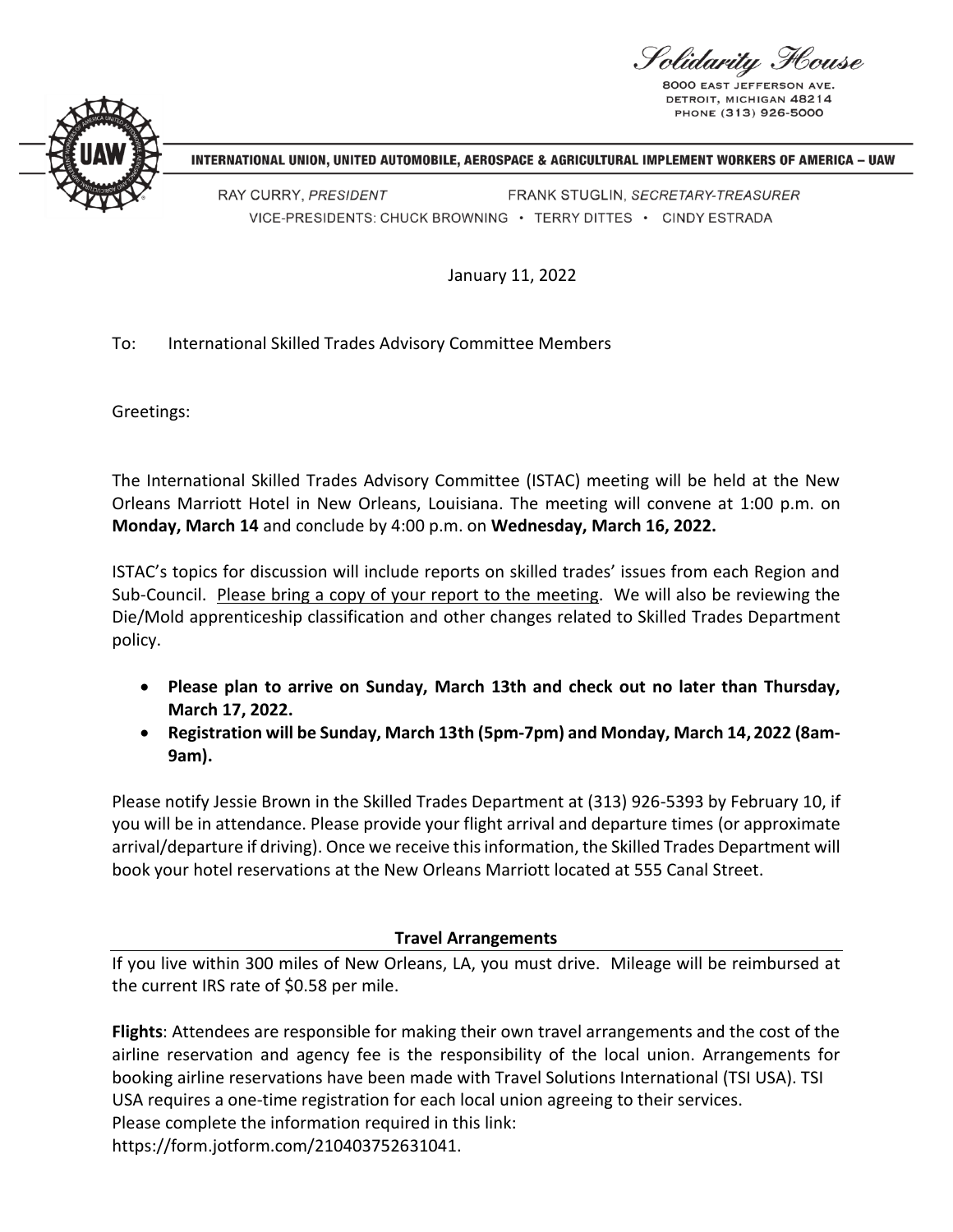Allow 24 hours for TSI USA to process the information provided. Once that step is complete, you may phone TSI USA at 214-915-9296, or you may email at [uaw@tsiusa.com.](mailto:uaw@tsiusa.com) The transition fee for making airline reservations is \$20.

Please remember that if you choose an agency other than TSI the International will not reimburse the Local.

**We encourage you to make your flight reservations as soon as possible to secure the lowest fares. Reservations cannot be made after February 10, 2022.**

## **Expenses**

- A flat sum of \$55.00 per overnight stay for meals and incidental expenses will be reimbursed. Reimbursement for the travel day home will be \$25.00. If meals are provided, they will be deducted from the daily per diem.
- Local airport shuttle transportation to and from the hotel will be reimbursed with submitted receipts, airport shuttle \$24.00 (one way), Taxi \$35.00 (estimate).
- Parking at the airport you depart from will also be reimbursed by receipt.
- The International Union will reimburse the local union, upon proper submittal of ISTAC reimbursement forms, which are included with this Call Letter.

**COVID UPDATE:** The health and safety of our membership is of the utmost importance to us. With that in mind, we are doing everything we can to ensure that the ISTAC Conference will be safe, based on the latest State, Local and CDC guidelines related to COVID.

## **NEW ORLEANS COVID-19 MANDATE EXTENSION - STARTING TUESDAY, FEBRUARY 1, 2022**

Beginning Tuesday, February 1st for everyone age 5+, the City of New Orleans is requiring proof of two doses of the COVID vaccine, except for those who have received one dose of the Johnson & Johnson vaccine, or a negative PCR, molecular, or antigen test within 72 hours at restaurants, bars, and other businesses (test results must also include the individual's name, date of test, and results clearly visible on the official report). Although there is no mask mandate currently in effect, the use of masks indoors is strongly encouraged at this time and will be required during all ISTAC meetings.

This information reflects the guidelines that are currently in effect and could be modified by the New Orleans Health Department.